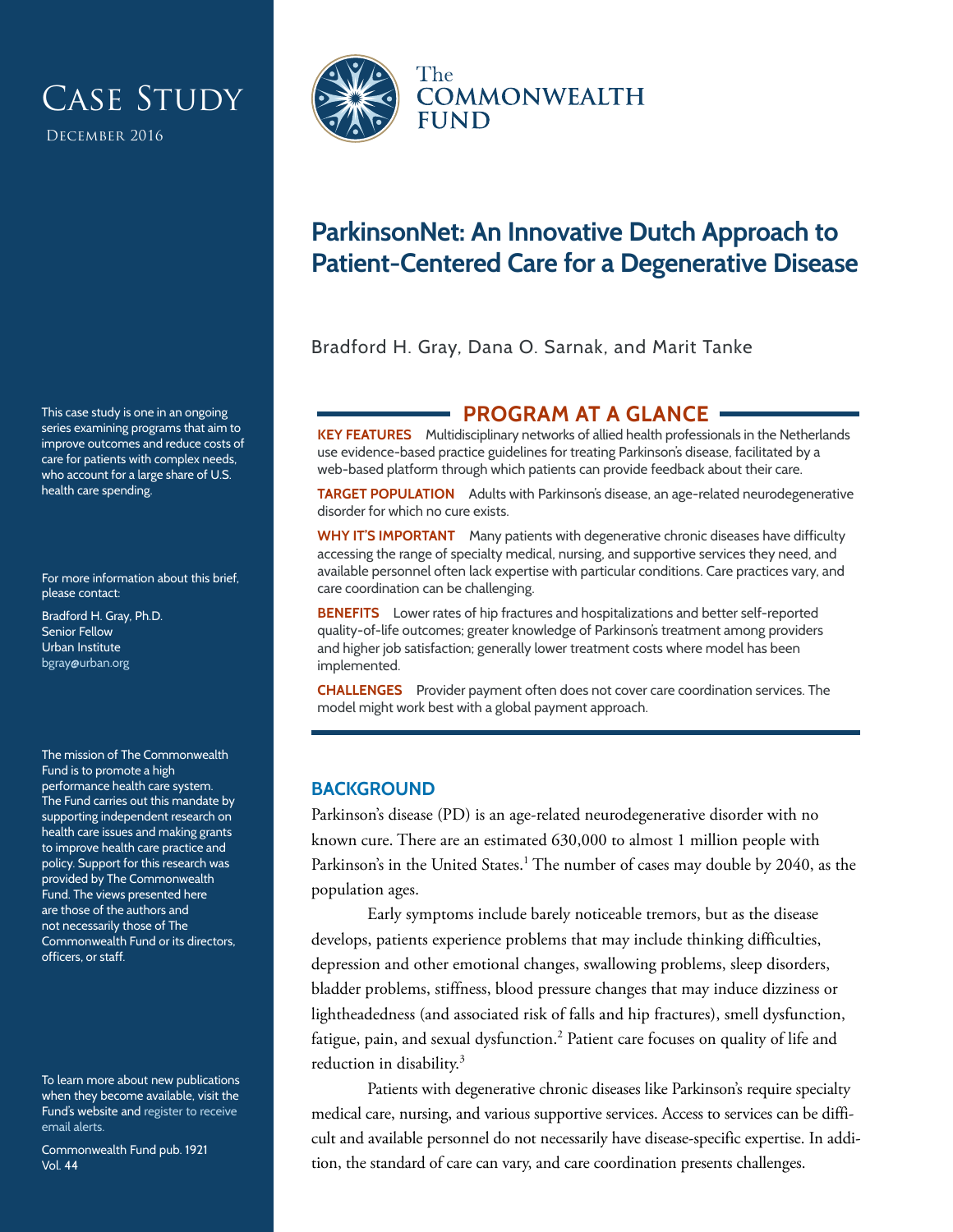#### **PARKINSON'S CARE IN THE NETHERLANDS**

In the Netherlands, about 50,000 people have been diagnosed with Parkinson's disease.<sup>4</sup> While all have health insurance through one of several nonprofit companies, they must contend with the Netherlands' complex health care delivery system. General practitioners (GPs) make referrals to neurologists when symptoms of Parkinson's appear. Care may include medications, surgery, and referrals to allied health professionals such as physiotherapists for supportive services. GPs, however, continue to address patients' general health care needs.

Care coordination is not a billable service and is thus not routinely provided. Service providers may be salaried hospital employees or self-employed and paid on a fee-for-service basis. The various providers do not have access to a shared electronic medical record. No one provider is responsible for outcomes.

Focus groups and online patient forums in 2004 showed that PD patients were often dissatisfied with their care. $^5$  They complained of treatment that focused exclusively on suppression of symptoms with drugs or neurosurgery, referrals to allied health professionals (e.g., physical or occupational therapists) and care management approaches that seemed arbitrary, and difficulty identifying allied health professionals with PD expertise.

Patients also complained about not being involved in treatment decisions, receiving insufficient attention to quality-of-life concerns, and experiencing a lack of coordination and communication among their various providers.<sup>6</sup>

The problem of coordination and communication was less severe among health professionals who had higher caseloads of patients with PD. $^7$  However, a 2008 survey found that, on average, allied health professionals treated only three PD patients a year.<sup>8</sup>

#### **DEVELOPMENT OF PARKINSONNET AND HOW IT WORKS**

ParkinsonNet (PN) was created in 2004 by Bastiaan Bloem, a neurologist, and Marten Munneke, a physiotherapist, at Radboud University Medical Center in Nijmegen after they concluded that the lack of PD-specific knowledge among allied health professionals along with an absence of practice guidelines was producing "unacceptable variations in the quality of care, with suboptimal health outcomes and high costs as a result."<sup>9</sup> ParkinsonNet was developed with the goal of providing the best possible care to PD patients and their families, with an emphasis on home- and community-based care. The program has since expanded to cover the whole country.

ParkinsonNet consists of a set of geographically based, multidisciplinary networks of allied health professionals who are committed to providing services to PD patients using evidence-based practice guidelines. The program is facilitated by an IT platform to which patients and their families have access and that enables the provision of quality-related feedback.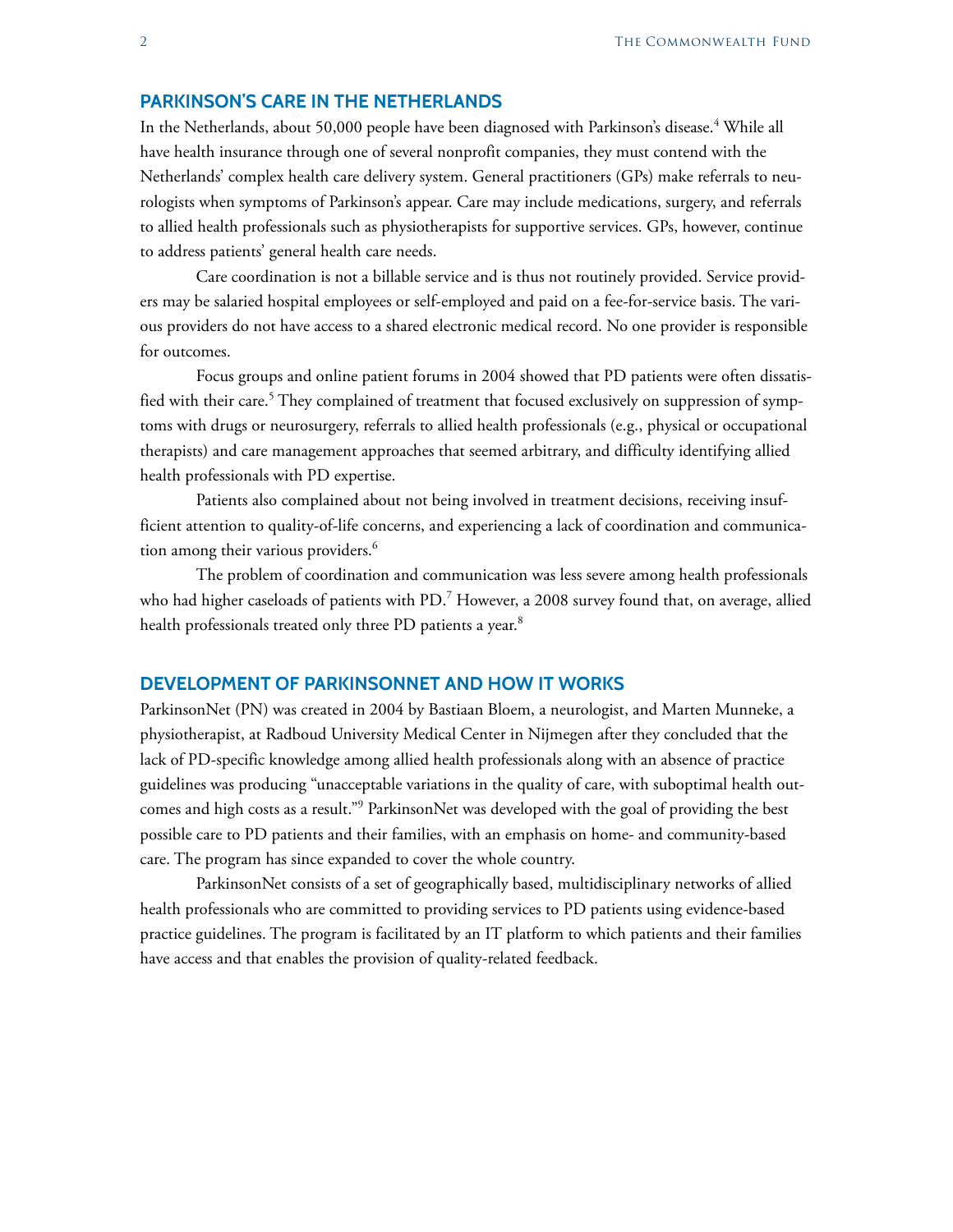

Source: Bastiaan R. Bloem, M.D., Ph.D., Medical Director, Parkinson Center Nijmegen (ParC), Department of Neurology, Radboud University Medical Center, The Netherlands.

#### **Using Multidisciplinary Networks of Health Professionals**

ParkinsonNet's 69 regional networks include some 3,000 allied health professionals—primarily nurses and physical, occupational, and speech therapists—that are organized around hospitals. To be in a network, allied health professionals are required to receive training in care of PD patients and pay an annual membership fee (115 euros) that helps defer the costs of the Radboud national coordination center. The networks also include neurologists, $10$  nursing home physicians, rehabilitation specialists, psychiatrists and psychologists, pharmacists, social workers, and sex therapists. Local coordinators generally nurses or physical therapists—tend to the network and organize local educational programs.

The networks were developed as a way to implement evidence-based practice guidelines, increase patient volume (and, thus, experience) for professionals serving PD patients, and support communication among those professionals. They serve as a resource for neurologists and other health professionals, as well as for PD patients and their families.

The creation of evidence-based practice guidelines for allied health professionals was an important early step in the program's development. The guidelines are based on systematic reviews of research evidence and clinical experience. The guidelines are discipline-specific and include advice for physiotherapy, occupational therapy, speech therapy, dietetics, nursing, and nursing homes.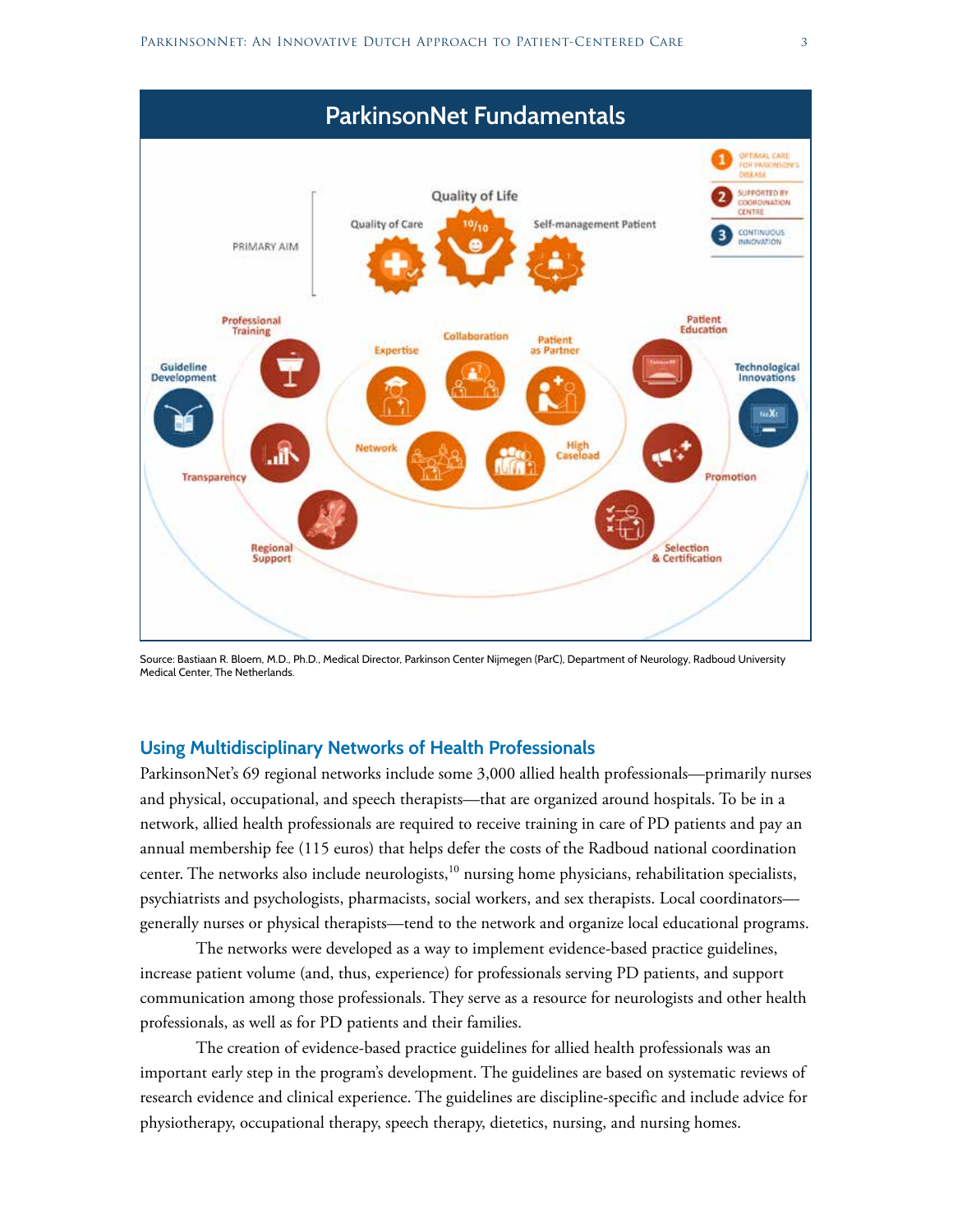To be selected for PN, allied health professionals must be committed to the care of Parkinson's patients and be willing to follow PN's practice guidelines and collaborate with the professionals, patients, and families in the PN community. Multidisciplinary training sessions cover general information about Parkinson's disease, the patient's perspective, types of services patients may need, and interdisciplinary communication and collaboration. There are also discipline-specific sessions on topics like skill development and the use of practice guidelines. Nurses can complete a 10-day course to become a certified Parkinson's nurse.

New scientific knowledge is built into updates of the practice guidelines and annual educational programs and is disseminated to professionals, patients, and families via PN's information platform.<sup>11</sup>

#### **Information Technology**

ParkinsonNet's information technology platform includes a dedicated website [\(www.ParkinsonNet.nl](http://www.ParkinsonNet.nl)) with a search engine that enables patients to identify conveniently located professionals and view their PD-specific expertise. Patients and professionals also can participate in web-based communities. In addition, there is a decision-support tool that allows patients to find information about the disease and treatment options, which helps them make informed decisions about their care as the disease progresses. An additional tool provides patients the chance to build their own virtual network of care providers, encouraging information exchange and collaboration.<sup>12</sup>

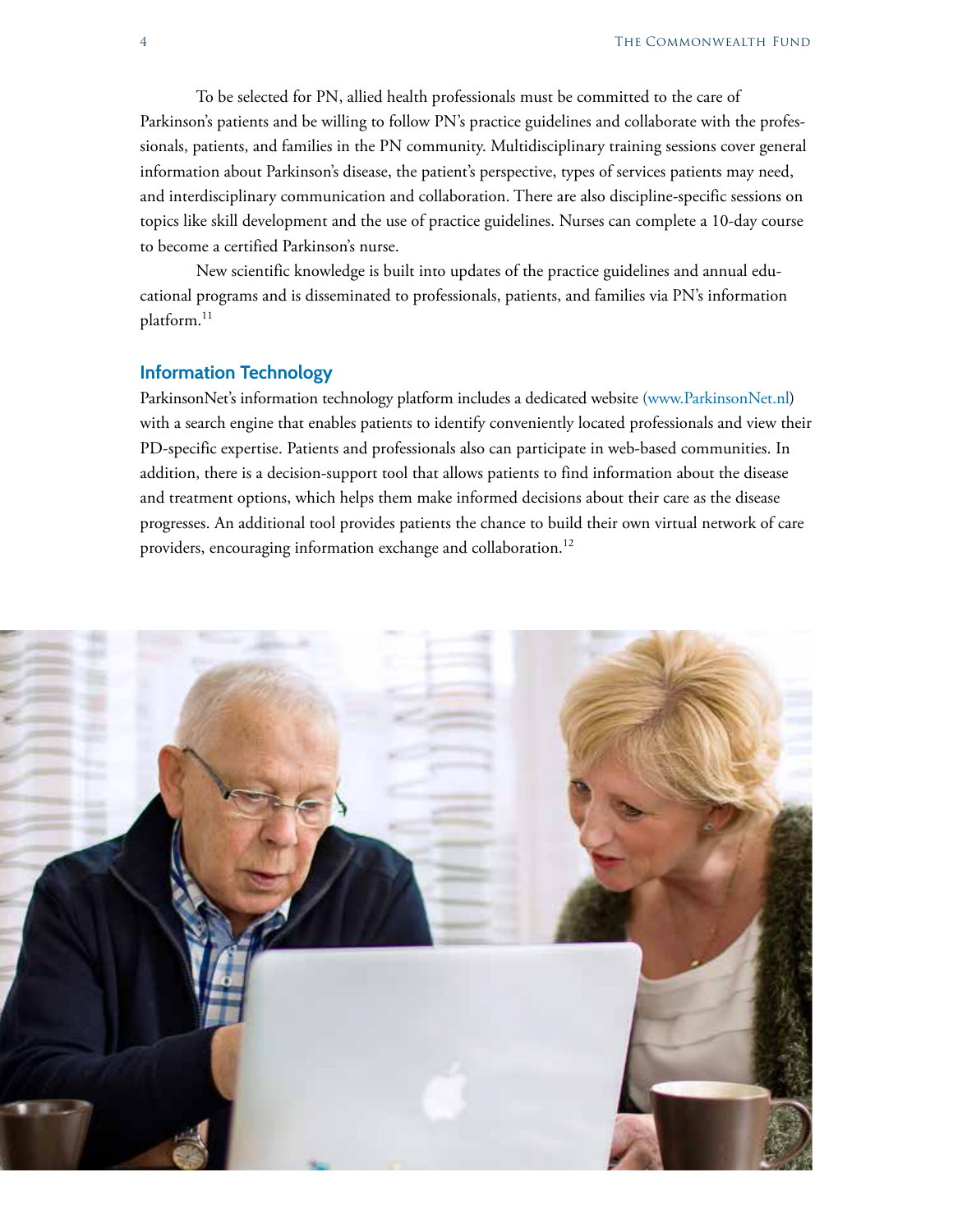#### **Quality Improvement Registry**

ParkinsonNet launched a national quality registry in 2015 in collaboration with neurology and Parkinson's patient associations. The registry, which was in part a response to some patient complaints that the PN label did not assure quality, collects patient-specific information from neurologists about patients' health status, outcome indicators such as hip fractures, and structure indicators such as the presence of a Parkinson nurse.<sup>13</sup> In addition, patients are asked to complete questionnaires about their quality of life and their health care experiences, using a consumer quality index that the ParkinsonNet team developed. This tool was also validated in the United States and Canada.14

The registry allows professionals to add information relevant to their discipline. Initial resistance from neurologists declined after the data entry requirement was lessened from every visit to once per year for each patient; 75 percent of neurologists now participate.<sup>15</sup> More than 5,000 patients have been entered into the registry. The registry will enable ParkinsonNet to offer regional teams feedback about the cost, quality, and outcomes of care. Comparisons across regions will enable teams to identify and learn from best practices.<sup>16</sup>

#### **IMPACT OF PARKINSONNET**

ParkinsonNet now covers the entire country. From 50 percent to 70 percent of Parkinson's patients use physical, occupational, and speech therapists from a PN network.<sup>17</sup> With its emphasis on nonpharmacological, multidisciplinary care in home and community settings, ParkinsonNet has changed the care that patients receive and the experience and expertise of the health professionals who provide care. For example, an observational study of physiotherapists in the first PN network showed their caseload of PD patients increased from 8.1 to 17.6 between 2003 and 2006 and that they had more PD-specific knowledge.<sup>18</sup> PN's annual survey of its health professionals found they "take pride in being recognized as experts in the disease and value being part of a professional network with similarly interested colleagues with whom they can communicate easily."<sup>19</sup>

ParkinsonNet is also viewed positively by patients. Feedback from patients has been collected via focus groups, patient-experience questionnaires, and in web-based communities.<sup>20</sup> A recurrent theme is the fact that patients value the ability to be seen by trained experts who understand the complexity of their condition. Most patients appreciate being able to identify these experts using the webbased search engine because it allows them to select experts who fit their needs.

ParkinsonNet also provides a platform to test innovative approaches for providing services. Trials have focused on several components of PN care, including:

- *• Occupational therapy:* A randomized trial found that occupational therapy improved selfperceived daily functioning among patients, $21$  and while no significant impact was shown on total costs, caregivers experienced significantly reduced costs.<sup>22</sup>
- *• Multidisciplinary care:* A randomized trial comparing care by multidisciplinary or specialist teams with standard care by a neurologist showed that the multidisciplinary teams had significant positive outcomes on several patient-reported measures: quality of life, motor scores, depression, and psychosocial dimensions.<sup>23</sup>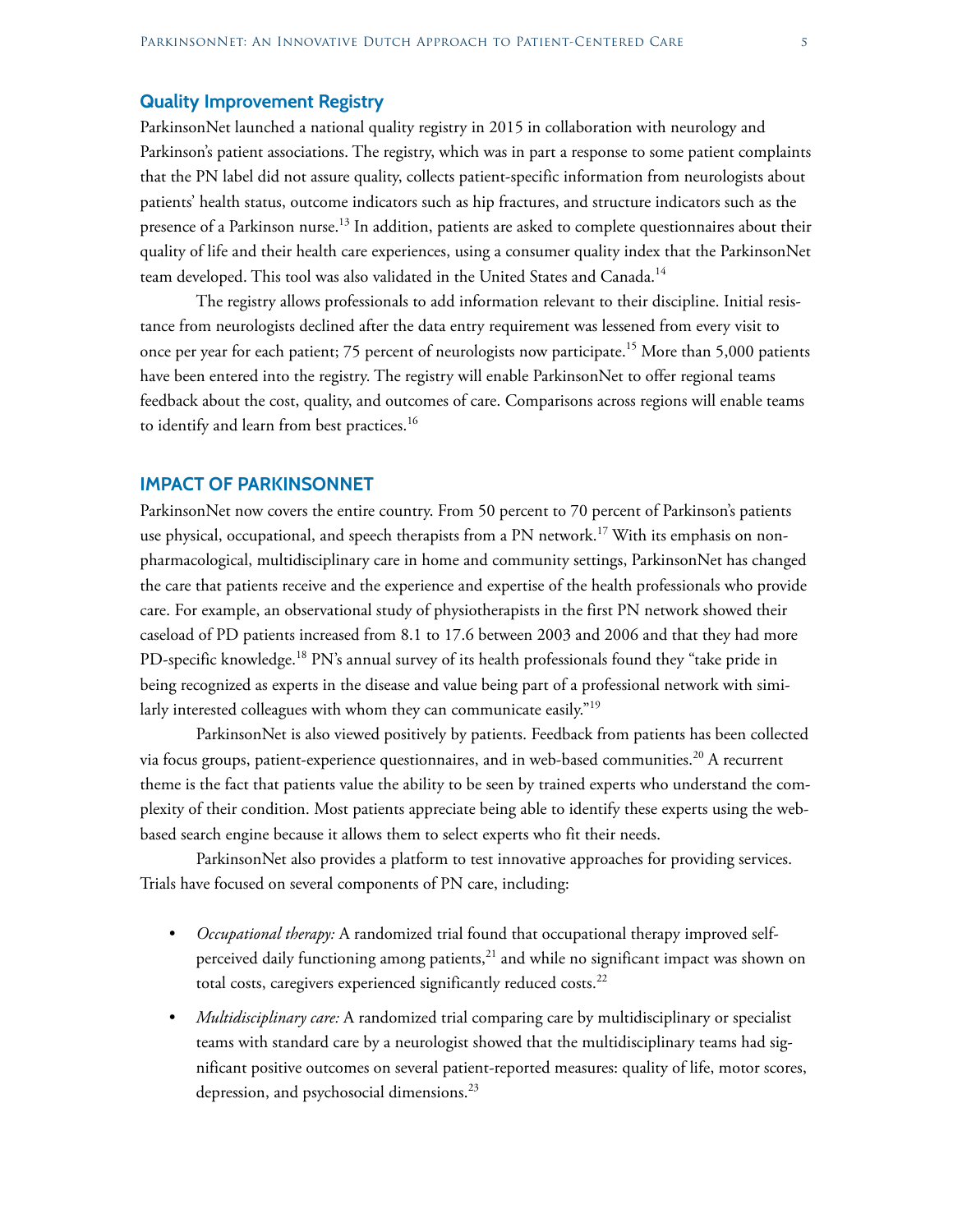*• Community-based networks:* Comparison of PN network areas with randomly selected areas with no PN revealed no differences in disability and mobility outcomes, but costs were lower in the PN areas. $24$ 

There is additional evidence of cost savings with the PN approach. The Radboud group compared the care of 150 patients in two hospitals using the PN model to 151 patients in four hospitals that provided usual care. Though no differences were found on measures of disability and quality of life, costs of the interdisciplinary approach were substantially lower over the eight months of the study (489 euros vs. 1,950 euros).25

An observational study by KPMG compared insurance claims in 2009 in regions with and without ParkinsonNet and found that patients in PN regions were more likely to receive physiotherapy and were 55 percent less likely to suffer a hip fracture (a proxy measure for falls).<sup>26</sup> Costs per patient were substantially lower (640 euros in 2008; 391 euros in 2009) in the PN regions.

Such savings have led to changes in the way care is paid for. Some insurers provide higher payment levels to or contract exclusively with PN health professionals. However, this has raised some concerns among patients with relationships with non-PN providers. Registry information could allow health insurers to tailor reimbursement levels to networks that offer the greatest value to patients, a possibility that has been challenged by some neurologists.

The way care is organized and financed in the Netherlands does not fit well with PN's goal of having Parkinson's patients cared for by integrated teams of practitioners who provide evidence-based

| <b>Outcomes of ParkinsonNet</b>                                                                                                                                                                                                                  |                                                                                                                                                                                                                                                                             |                                                                                                                                                                                                                                          |                                                                                                                                                                                                                                       |
|--------------------------------------------------------------------------------------------------------------------------------------------------------------------------------------------------------------------------------------------------|-----------------------------------------------------------------------------------------------------------------------------------------------------------------------------------------------------------------------------------------------------------------------------|------------------------------------------------------------------------------------------------------------------------------------------------------------------------------------------------------------------------------------------|---------------------------------------------------------------------------------------------------------------------------------------------------------------------------------------------------------------------------------------|
| <b>Patients</b>                                                                                                                                                                                                                                  | <b>Providers</b>                                                                                                                                                                                                                                                            | Cost                                                                                                                                                                                                                                     | <b>Payment structure</b><br>in the Netherlands                                                                                                                                                                                        |
| • Lower rates of<br>hip fractures and<br>hospitalizations<br>• Improved<br>patient-reported<br>outcomes on<br>quality of life,<br>motor scores,<br>depression, and<br>psychosocial<br>measures<br>• Improved<br>self-perceived<br>daily function | • Pride in expertise<br>• Better knowledge<br>of Parkinson's<br>disease and care<br>• Higher caseloads<br>of Parkinson's<br>patients<br>• High overall<br>satisfaction<br>• Increase in<br>self-reported<br>physiotherapist<br>adherence to<br>evidence-based<br>guidelines | • Most studies show<br>lower cost of care<br>in PN regions<br>• Use of<br>rehabilitation<br>centers for day<br>care treatment<br>was lower in<br>PN regions,<br>perhaps reflecting<br>improved care<br>in or close to<br>patients' homes | • Insurers provide<br>higher payment<br>levels to, or<br>even contract<br>exclusively with,<br><b>PN</b> allied health<br>professionals<br>PN is exploring<br>$\bullet$<br>new payment<br>arrangements<br>with insurance<br>companies |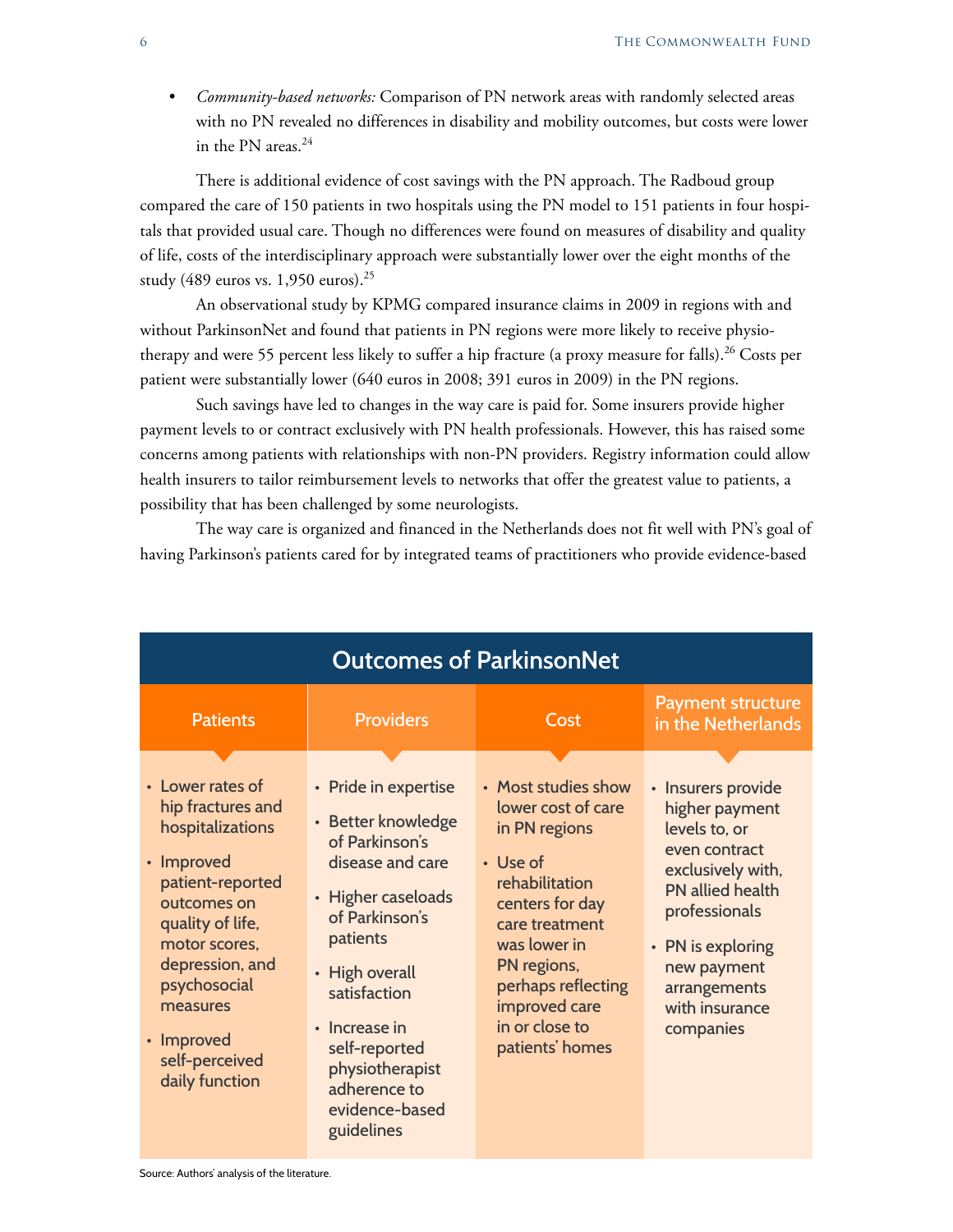care. A better model than paying various care providers on a fee-for-service basis, according to Bloem and some insurers, would be an annual capitation fee for PN patients along with a case manager ideally a Parkinson's nurse—to ensure appropriate, integrated care. At present, there are no financial incentives for keeping patients out of the hospital, as PN seeks to do. PN is working with insurance companies to experiment with new payment arrangements, like finding ways to base payment on outcomes. Outcome measures developed with the Dutch Association of Neurologists are now being collected (to some extent) at all hospitals that provide Parkinson's care. These include: falls with injury; unplanned hospital admissions; hospital admissions for pneumonia; patient-reported quality of life using a special Parkinson's scale; patient-reported experience measures, such as quality of coordination of care and communications with physicians; and total cost of Parkinson's-related care. At present, outcomes-based payment is only being used at the Radboud medical center where ParkinsonNet was

ParkinsonNet has been financed thus far by a combination of grant funding and experimental arrangements with insurance companies. The ongoing operation of PN costs about \$150 per patient per year. But although research has shown and insurers believe that PN produces even greater cost savings because of lower rates of fractures and hospitalizations, the services that PN provides are not reimbursable as medical expenses.<sup>27</sup> However, ParkinsonNet has a high profile and strong support among insurance companies and the government, so avenues for stable funding may be found.

#### **CONCLUSION**

developed.

ParkinsonNet has evolved from a way to improve care provided by physical therapists into a national transformation in PD care by creating multidisciplinary regional care networks, using information technology, empowering patients, facilitating clinical research, and implanting quality improvement tools.

Long-term financial stability for PN will require changes in how care is organized and paid for. Ideally, all caregivers would be covered by one annual payment rather than separate fee-for-service payments. Such a change would be politically difficult, but its feasibility may be enhanced by the evidence that patients in PN have fewer falls and fractures and lower rates of hospitalization.

The ParkinsonNet approach is being adopted in other countries. In the United States, Kaiser Permanente is implementing PN. Capitation that covers the services provided by Kaiser Permanente's salaried professionals reduces the health system headwinds that PN has faced in the Netherlands. Amy Compton-Phillips, M.D., executive vice president and chief clinical officer at Providence Health and Services in Seattle, hopes the model continues to replicate. "ParkinsonNet is the best example I've seen anywhere in the world that turns the transformational idea of interdisciplinary, team-based care focused on improving health into action," she said. "As the U.S. starts to move away from fee-for-service toward value-based care, the structural barriers preventing spread to the U.S. are coming down. I'm hopeful we'll see successful prototypes stateside in the near future."

In addition, the Netherlands is developing in ParkinsonNet-like approaches for chronic obstructive pulmonary disease and dementia—other conditions in which patients see multiple types of care providers.

Parkinson's disease remains a terrible, progressive disease for which there is no cure, but there is evidence that the ParkinsonNet approach can positively affect the functioning and quality of life of patients, reduce the incidence of negative events like falls, enhance the professionalism of allied health providers, and save money.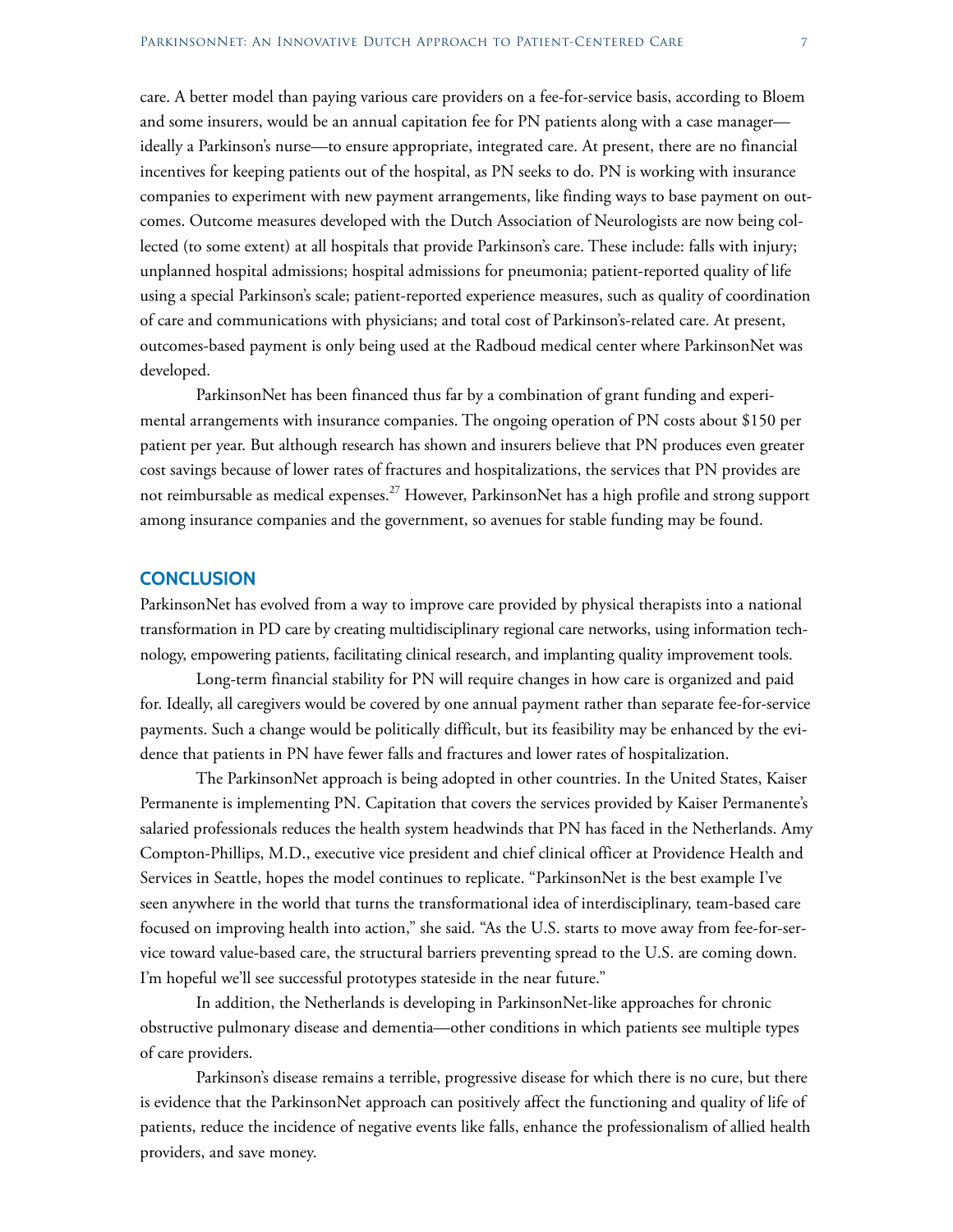### **NOTES**

- <sup>1</sup> The lower figure is for 2010 and comes from S. L. Kowal, T. M. Dall, R. Chakrabarti et al., "The [Current and Projected Economic Burden of Parkinson's Disease in the United States,](http://onlinelibrary.wiley.com/doi/10.1002/mds.25292/abstract)" *Movement Disorders,* March 2013 28(3):311–18. The higher figure comes from the website of the Parkinson's Disease Foundation, [http://www.pdf.org/.](http://www.pdf.org/)
- <sup>2</sup> This list of symptoms comes from the Mayo Clinic website, [http://www.mayoclinic.org/](http://www.mayoclinic.org/diseases-conditions/parkinsons-disease/basics/symptoms/con-20028488) [diseases-conditions/parkinsons-disease/basics/symptoms/con-20028488.](http://www.mayoclinic.org/diseases-conditions/parkinsons-disease/basics/symptoms/con-20028488)
- <sup>3</sup> L. P. Prizer and N. Browner, "[The Integrative Care of Parkinson's Disease: A Systematic Review](http://content.iospress.com/articles/journal-of-parkinsons-disease/jpd12075)," *Journal of Parkinson's Disease,* 2012 2(2):79–86.
- <sup>4</sup> S. v. Campenhausen, B. Bornschein, R. Wick et al., "[Prevalence and Incidence of Parkinson's](http://www.europeanneuropsychopharmacology.com/article/S0924-977X(05)00070-2/abstract)  [Disease in Europe](http://www.europeanneuropsychopharmacology.com/article/S0924-977X(05)00070-2/abstract)," *European Neuropsychopharmacology,* Aug. 2005 15(4):473–90.
- <sup>5</sup> L. Rompen, B. Bloem, and M. Munneke, "[Net Results: A Novel Model of Healthcare Delivery in](http://parkinsonsmovement.com/wp-content/uploads/2015/07/OTM-121.pdf)  [Parkinson's,](http://parkinsonsmovement.com/wp-content/uploads/2015/07/OTM-121.pdf)" *On the Move,* July 2015 12:29–32.
- <sup>6</sup> B. R. Bloem and M. Munneke, "[Revolutionising Management of Chronic Disease: The](http://www.bmj.com/content/348/bmj.g1838.long)  [ParkinsonNet Approach](http://www.bmj.com/content/348/bmj.g1838.long)," *BMJ,* March 19, 2014 348.

<sup>7</sup> Ibid.

- <sup>8</sup> M. J. Nijkrake, S. H. J. Keus, R. A. Oostendorp et al., ["Allied Health Care in Parkinson's Disease:](http://onlinelibrary.wiley.com/doi/10.1002/mds.22377/abstract)  [Referral, Consultation, and Professional Expertise,](http://onlinelibrary.wiley.com/doi/10.1002/mds.22377/abstract)" *Movement Disorders,* Jan. 30, 2009 24(2):282–86.
- <sup>9</sup> L. Rompen, B. Bloem, and M. Munneke, "Net Results: A Novel Model of Healthcare Delivery in [Parkinson's,](http://parkinsonsmovement.com/wp-content/uploads/2015/07/OTM-121.pdf)" *On the Move,* July 2015 12:29–32.
- <sup>10</sup> Neurologists are part of every network, but they are not subject to the training and dues requirements.
- $11$  Professionals must attend at least one every two years to maintain PN membership.
- <sup>12</sup> S. H. J. Keus, L. B. Oude Nijhuis, M. J. Nijkrake et al., "Improving Community Healthcare for [Patients with Parkinson's Disease: The Dutch Model,](https://www.hindawi.com/journals/pd/2012/543426/)" *Parkinson's Disease,* 2012.
- <sup>13</sup> L. Rompen, B. Bloem, and M. Munneke, "Net Results: A Novel Model of Healthcare Delivery [in Parkinson's](http://parkinsonsmovement.com/wp-content/uploads/2015/07/OTM-121.pdf)," *On the Move,* July 2015 12:29–32; and *BMJ Outcomes* [inaugural collection](http://15762-presscdn-0-11.pagely.netdna-cdn.com/wp-content/uploads/2016/08/BMJ-Outcomes-Article-Collection.pdf), April 2015.
- <sup>14</sup> M. van der Eijk, M. J. Faber, B. Post et al., "Capturing Patients' Experience to Change Parkinson's [Disease Care Delivery: A Multicenter Study,](https://www.ncbi.nlm.nih.gov/pmc/articles/PMC4639577/)" *Journal of Neurology,* Nov. 2015 262(11):2528–38.
- <sup>15</sup> Email correspondence with Lonneke Rompen, June 1, 2016.
- <sup>16</sup> L. Rompen, B. Bloem, and M. Munneke, "Net Results: A Novel Model of Healthcare Delivery in [Parkinson's,](http://parkinsonsmovement.com/wp-content/uploads/2015/07/OTM-121.pdf)" *On the Move,* July 2015 12:29–32.
- <sup>17</sup> Ibid.; and *BMJ Outcomes* [inaugural collection](http://15762-presscdn-0-11.pagely.netdna-cdn.com/wp-content/uploads/2016/08/BMJ-Outcomes-Article-Collection.pdf), April 2015.
- <sup>18</sup> M. J. Nijkrake, S. H. J. Keus, and S. Overeem, "The ParkinsonNet Concept: Development, [Implementation, and Initial Experience,](http://onlinelibrary.wiley.com/doi/10.1002/mds.22813/abstract)" *Movement Disorders,* May 15, 2010 25(7):823–29.
- <sup>19</sup> B. R. Bloem and M. Munneke, "[Revolutionising Management of Chronic Disease: The](http://www.bmj.com/content/348/bmj.g1838.long)  [ParkinsonNet Approach](http://www.bmj.com/content/348/bmj.g1838.long)," *BMJ,* March 19, 2014 348.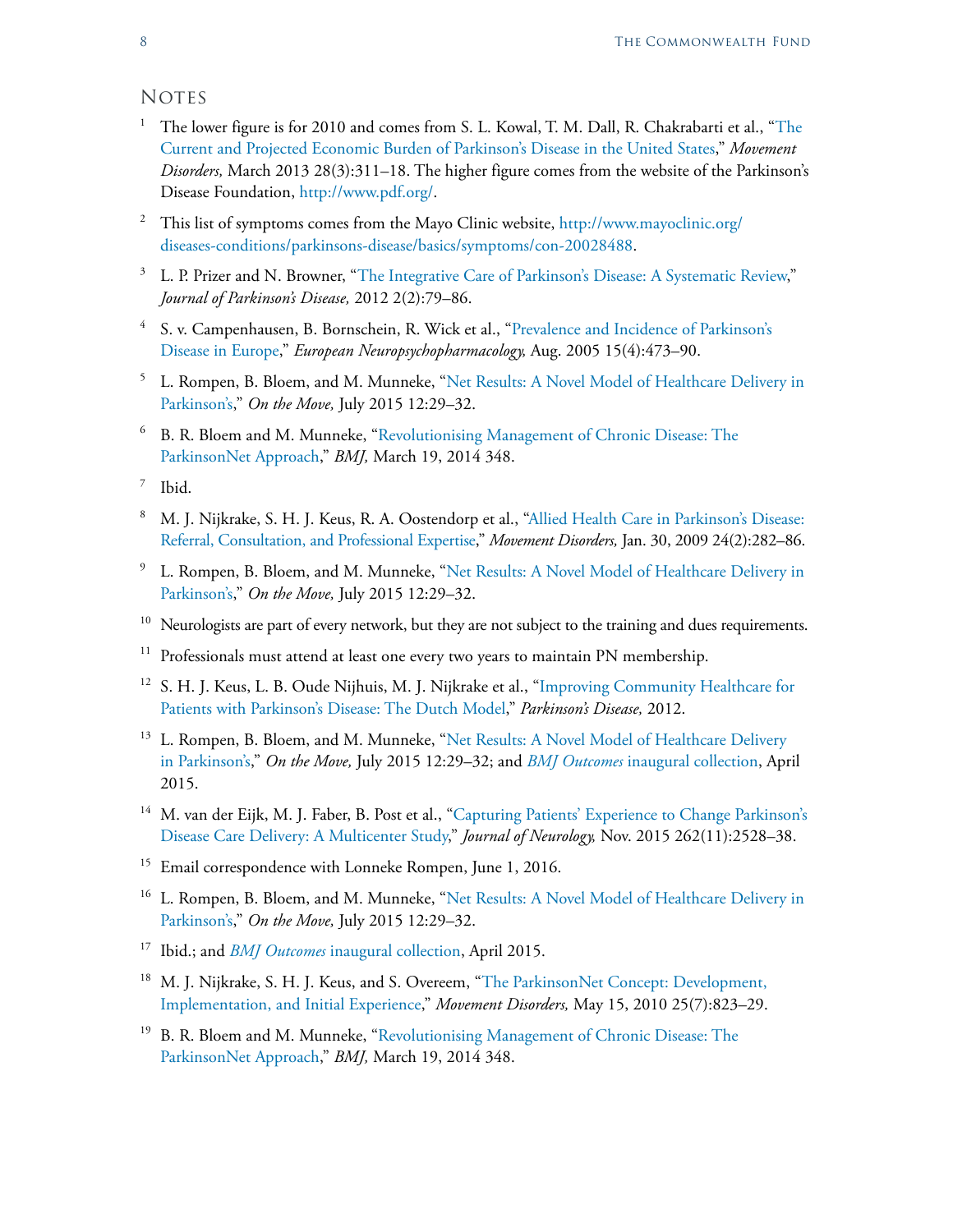- <sup>20</sup> M. van der Eijk, M. J. Faber, S. Al Shamma et al., "Moving Towards Patient-Centered Healthcare [for Patients with Parkinson's Disease,](http://www.prd-journal.com/article/S1353-8020(11)00054-X/abstract)" *Parkinsonism and Related Disorders,* June 2011 17(5):360– 64; M. van der Eijk, M. J. Faber, J. W. Aarts et al., "[Using Online Health Communities to](https://www.ncbi.nlm.nih.gov/pmc/articles/PMC3713879/)  [Deliver Patient-Centered Care to People with Chronic Conditions,](https://www.ncbi.nlm.nih.gov/pmc/articles/PMC3713879/)" *Journal of Medical Internet Research,* June 25, 2013 15(6):e115; and M. van der Eijk, M. J. Faber, and I. Ummels, "[Patient-](http://www.prd-journal.com/article/S1353-8020(12)00205-2/abstract)[Centeredness in PD Care: Development and Validation of a Patient Experience Questionnaire](http://www.prd-journal.com/article/S1353-8020(12)00205-2/abstract)," *Parkinsonism and Related Disorders,* Nov. 2012 18(9):1011–16.
- <sup>21</sup> I. H. W. M. Sturkenboom, M. J. L. Graff, J. C. M. Hendriks et al., "Efficacy of Occupational [Therapy for Patients with Parkinson's Disease: A Randomized Controlled Trial](http://www.thelancet.com/journals/laneur/article/PIIS1474-4422(14)70055-9/abstract)," *Lancet Neurology,* June 2014 13(6):557–66.
- <sup>22</sup> I. H. W. M. Sturkenboom, J. C. M. Hendriks, M. J. L. Graff et al., "Economic Evaluation [of Occupational Therapy in Parkinson's Disease: A Randomized Controlled Trial,](http://onlinelibrary.wiley.com/doi/10.1002/mds.26217/abstract)" *Movement Disorders,* July 2015 30(8):1059–67.
- <sup>23</sup> M. A. van der Marck, B. R. Bloem, G. F. Borm et al., "Effectiveness of Multidisciplinary Care [for Parkinson's Disease: A Randomized, Controlled Trial](http://onlinelibrary.wiley.com/doi/10.1002/mds.25194/abstract)," *Movement Disorders,* May 2013 28(5):605–11.
- <sup>24</sup> M. Munneke, M. J. Nijkrake, S. H. J. Keus et al., "Efficacy of Community-Based Physiotherapy [Networks for Patients with Parkinson's Disease: A Cluster Randomised Trial](http://www.thelancet.com/journals/laneur/article/PIIS1474-4422(09)70327-8/abstract)," *Lancet Neurology,* Jan. 2010 9(1):46–54.
- <sup>25</sup> M. A. van der Marck, M. Munneke, W. Mulleners et al., "Integrated Multidisciplinary Care in [Parkinson's Disease: A Non-Randomized, Controlled Trial \(IMPACT\)](http://www.thelancet.com/journals/laneur/article/PIIS1474-4422(13)70196-0/abstract)," *Lancet Neurology,* Oct. 2013 12(10):947–56.
- <sup>26</sup> N. Beersen, M. Berg, M. van Galen et al., [Onderzoek naar de meerwaarde van ParkinsonNet](http://www.parkinsonnet.nl/media/2655614/rapportage_parkinson_kpmg-plexus___beersen_et_al__2011_.pdf) (KPMG-Plexus–Vektis, Oct. 28, 2011).
- <sup>27</sup> Interview with Niels van Gorp of VGZ, May 18, 2016.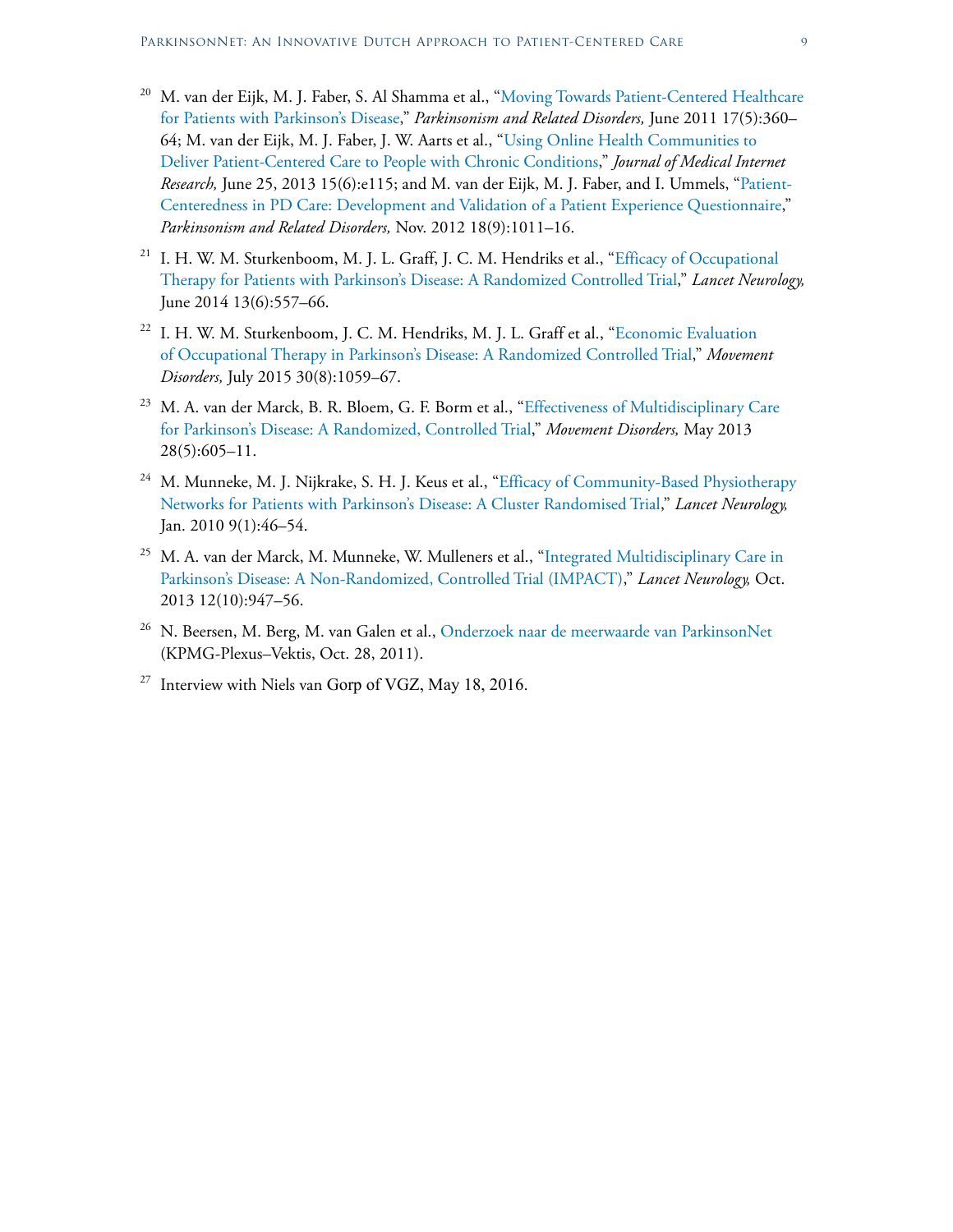#### About the Authors

**Bradford H. Gray, Ph.D.**, is a senior fellow at the Urban Institute in Washington D.C. He is also the senior advisor for the Harkness Fellowships in Health Care Policy and Practice at The Commonwealth Fund and author and coeditor of the Fund's international case studies and issue briefs. Dr. Gray was editor of the *Milbank Quarterly* for 13 years. He was the founding director in 1997 of the Division of Health and Science Policy at the New York Academy of Medicine. From 1989 to 1996, Dr. Gray was a professor at Yale University, where he also directed the Institution for Social and Policy Studies. He earlier spent 13 years as a study director at the Institute of Medicine. Dr. Gray has written extensively about for-profit and nonprofit health care, including *The Profit Motive and Patient Care: The Changing Accountability of Doctors and Hospitals* (Harvard University Press, 1991), and has also published research on Medicaid, managed care, ethical issues in research and health care, the politics of health services research, and innovative health care organizations. He is an elected fellow of AcademyHealth and The Hastings Center, where he is also on the board of trustees. Dr. Gray is member of the National Academy of Medicine and serves on the Report Review Committee of the National Academies. His Ph.D. in sociology is from Yale University.

**Dana O. Sarnak, M.P.H.**, is senior research associate for The Commonwealth Fund's International Program on Health Policy and Practice Innovations (IHP). She provides the international program with ongoing research, writing, and analytic support. She is a key member of the IHP survey team, playing an important role in designing and analyzing the data for the Fund's annual international health policy surveys and coauthoring the annual survey article. She previously served as a policy analyst for the Institute for Children, Poverty, and Homelessness. Ms. Sarnak holds an M.P.H. in International Community Health from New York University.

**Marit Tanke, M.D., Ph.D.**, is a 2016-17 Dutch Harkness/VWS Fellow in Health Care Policy and Practice. She currently serves as deputy chief of the Celsus Academy of Sustainable Health Care, a collaboration of the VWS Dutch Ministry of Health, Welfare and Sport and Radboud University Medical Center Nijmegen. Tanke is also responsible for Celsus' educational program, developing an interactive online master course on value in health care for medical specialists and residents, as well as other projects. From 2010-2015, she was a Manager at KPMG Healthcare NL and the KPMG Global Center of Excellence, where she worked on a number of large-scale initiatives. Tanke received a medical degree, as well as a Ph.D. in biological psychiatry in a joint program at the University Medical Center Groningen.

#### Acknowledgments

For taking time for our interviews, the authors are grateful to Bastiaan Bloem, Lonneke Rompen, and Marten Munneke of ParkinsonNet at Radboud University Nijmegen Medical Center, Niels van Gorp of the insurance company VGZ, neurologist Anne van der Plas and Parkinson nurse Jolanda van Gorkum at Leiden University Medical Center, neurologist Jomi Hoff (St. Antonius Hospital), Masja van het Hooft of the patient organization Parkinson Vereniging, and Gelle Klein Ikkink of the Ministry of Health, Wellbeing, and Sport. We also received helpful advice from Patrick Jeurissen, Jako Burgers, and Margje Haverkamp in the Netherlands, Todd Sachs of Kaiser Permanente, and Peter Schmidt of the National Parkinson Foundation.